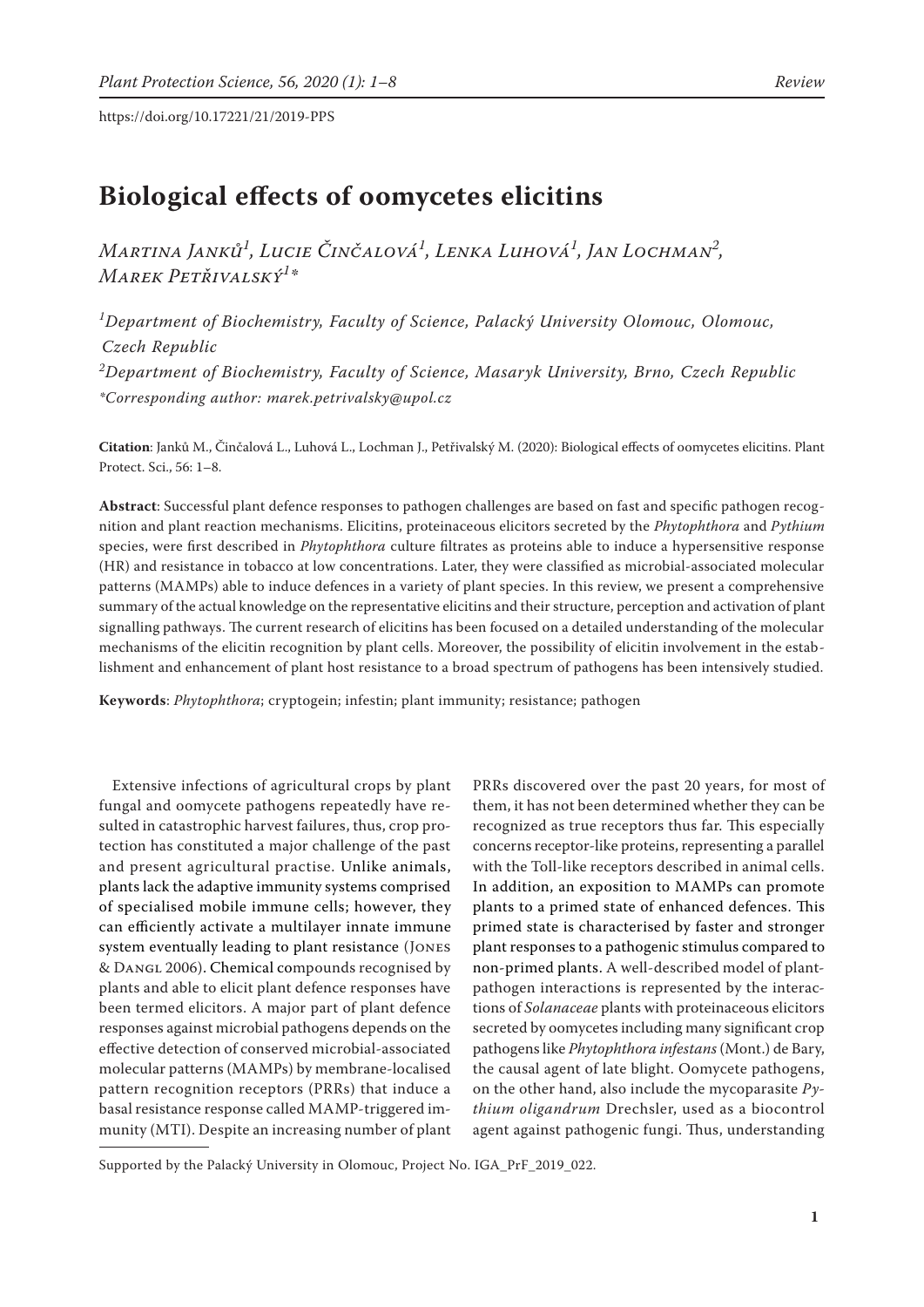the mechanisms involved in the oomycete infection process can lead to the development of new methods providing increased and durable plant resistance.

*Elicitins – proteinaceous elicitors of oomycetes*. Oomycetes, fungus-like eukaryotic phytopathogens, which can exhibit biotrophic, necrotrophic or hemibiotrophic lifestyles, secrete elicitor proteins called elicitins. Elicitins are small proteins of about 10 kDa secreted by almost all the studied *Phytophthora* and some *Pythium* species (Fefeu *et al*. 1997; Panabieres *et al*. 1997). Elicitins are structurally highly conserved with no similarity to protein families in the plant kingdom (Jiang *et al*. 2006). The most studied elicitin-producing oomycetes include the hemibiotrophic *Phytophthora* spp. and some members of the necrotrophic *Pythium* spp.. Elicitins possess typical characteristic of MAMPs activating plant MTI and they have been suggested essential for an oomycetes life cycle as sterol transporters (PONCHET *et al.* 1999). On the other hand, their expression is down-regulated during the early biotic step of a *Phytophthora* infection (ATTARD *et al.* 2008; Colas *et al*. 2001) and they could constitute a class of elicitors in the middle of the evolutionary zigzag model (Derevnina *et al*. 2016).

Elicitins were divided according to the phylogenetic analysis into 4 elicitin (ELI) and 13 elicitin-like (ELL) clades. All the members of the ELI clades share a typical highly conserved 98-amino acid elicitin domain with at least 66% sequence identity and six cysteine residues at conserved positions forming three disulphide bridges (Figure 1A) (Boissy *et al*. 1996).

In the case of the ELL clades, the elicitin domain is more diverse at the sequence levels with various sequence spacing between the six cysteine residues (Jiang *et al*. 2006). Compared to elicitins from the ELI-1 clade composed uniquely by the elicitin domain, the elicitins from the other ELI clades possess an additional C-terminal domain of variable length and sequence, rich in threonine, serine and proline residues (Figure 1A) (Jiang *et al*. 2006). A potential *O*-glycosylation of this domain likely serves to anchor these elicitins to the cell wall, as proven for the glycoproteins POD-1 and POD-2 from *P. oligandrum* showing a typical elicitin signature and *O*-linked glycosylation sites (Takenaka *et al*. 2006).

During the last few decades, elicitins secreted during plant-oomycete interactions belonging to the ELI-1 clade have been extensively studied. The ELI-1 clade contains proteins with a conserved structure formed by five α-helixes, one β-antiparallel sheet and one ω-loop as in the case of β-CRY secreted by *Phytophthora cryptogea* Pethybr. & Laff. 1919 (Panabieres *et al*. 1997; Gooley *et al*. 1998). Inside the protein core, a hydrophobic cavity exists able to accommodate fatty acids and sterols (Mikeš *et al*. 1997). This class is further divided into two subclasses, ELI-1A (α-elicitins) and ELI-1B (β-elicitins), based on the isoelectric points of the corresponding elicitins (Figure 1). In general, basic β-elicitins display much stronger necrotic features in comparison to acidic α-elicitins, and also provide higher plant protection against any subsequent pathogen attacks.

*Elicitin perception*. A major part of the plant defences against microbial pathogens depends on the effective detection of MAMPs by the plasma membrane-localised PRRs that induce basal resistance responses within the MTI. However, the role of the receptor-like proteins (RLPs) in the MAMPs recognition by the plant cells is still poorly understood. Recently, a cell surface elicitin response RLP was characterised in the wild potato *Solanum microdontum* Bitter (Du *et al*. 2015). In this plant, the perception of elicitins was reported to depend on the receptor-like kinase (RLK) SERK3/BAK1, a major modulator of PRR-mediated immunity (Heese *et al*. 2007; Chaparro-Garcia *et al*. 2011). It was recently shown that ELR constitutively associates with a proposed general interactor for RLPs, the RLK SUPPRESSOR OF BIR1-1 (SOBIR1), which is known to be required for the INF1-triggered cell death in *Nicotiana benthamiana* Domin and *S. microdontum*  (Domazakis *et al*. 2018). Elicitins recognition by ELR is likely mediated by the conserved structure of the elicitin domain, as suggested by observation that elicitins from different ELI clades, which exhibit relatively low sequence identity (Jiang *et al*. 2006), induced a hypersensitive response (HR) in transgenic potato plants expressing ELR (Du *et al*. 2015). The specific ω-loop region contains a highly conserved Leu41 residue important for the elicitin perception in different plant species (DOKLÁDAL et al. 2012; Starý *et al*. 2018).

*Signalling events*. Early events following the elicitin recognition have been only partially disclosed and include a typical immune response characterised by changes in the ion fluxes (LECOURIEUX-OUAKED et al. 2000) followed by the subsequent membrane depolarisation (WENDEHENNE et al. 2002), acidification of the cytoplasm and alkalisation of the extracellular space (Figure 2) (Pugin *et al*. 1997). Elicitins also trigger a burst of reactive oxygen species (ROS) and activation of the conserved pathogen-responsive MEK2-SIPK/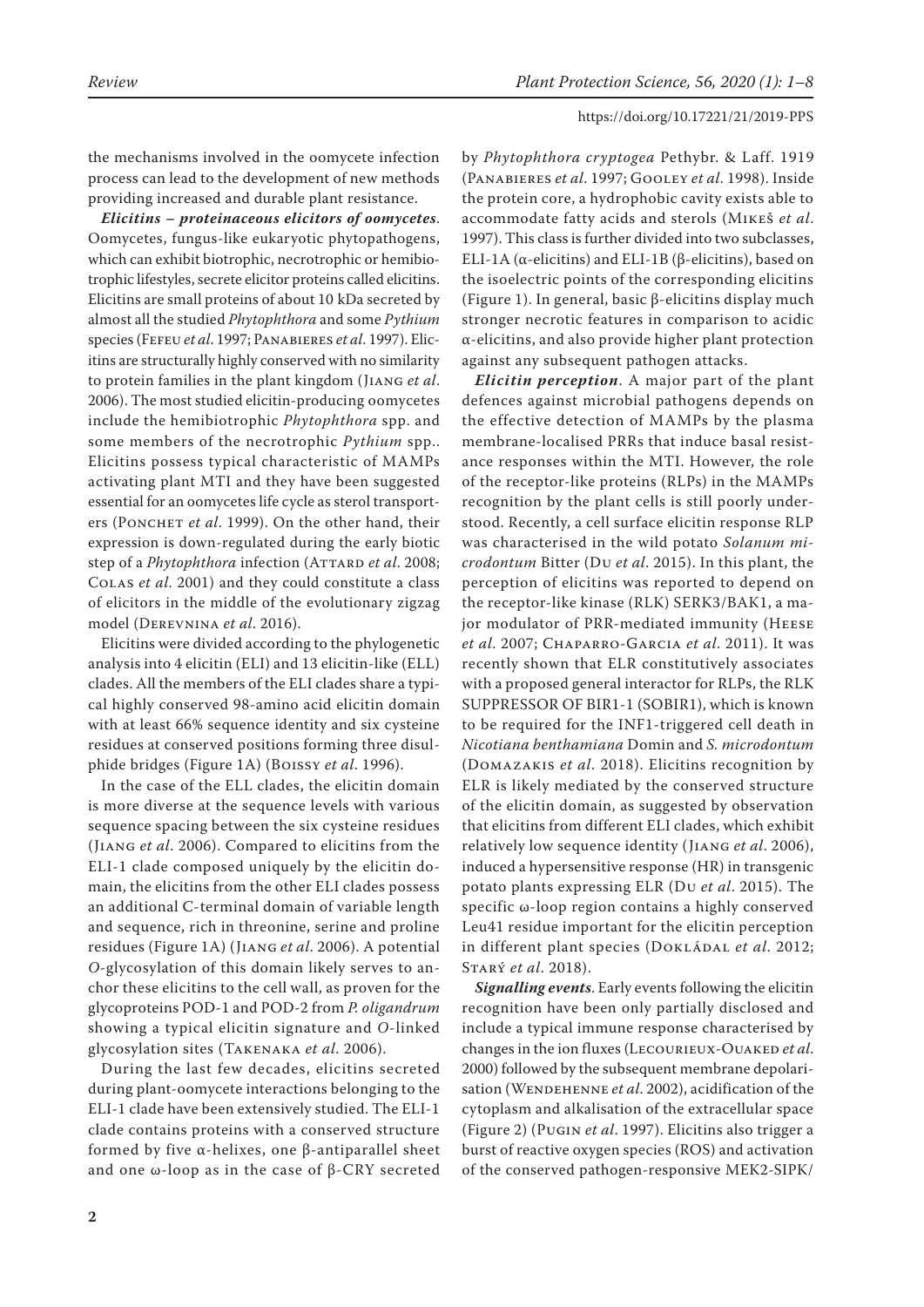

Figure 1. The classification and structures of the elicitin and elicitin-like proteins in oomycetes: (A) Structures of four ELI and ELL clades according to Jiang *et al*. (2006) showing the N-terminal signal peptide, the ELI domain and the variable C-terminal domain with a percentage representation of the Ser/Thr and Pro residues (Jiang *et al*. 2006), (B) the three- -dimensional structures of the cinnamomin dimer, (C) the superimposition of β-CRY and the sylvaticin structures and (D) multiple sequence alignment of the 98 amino acid elicitin domain of ELI-1 from *Phytophthora* sp.

WIPK cascade mediated by the phosphorylation and up-regulation of several WRKY transcription factors (Xu *et al*. 2014; Starý *et al*. 2018). In tobacco, the plasma membrane NADPH oxidase, termed respiratory-burst oxidase homologue (RBOH), has a pivotal role in the first transient and the second sustained elicitin-induced ROS burst playing an important role in the regulation of the HR. The first rapid ROS burst is driven by the activation of the existing respiratory burst oxidase homologue protein D (RBOHD) proteins in the plasma membrane by the PRR-associated kinase BIK1 and calcium uptake; whereas the second massive ROS burst occurring hours after the elicitins perception is mediated by the prolonged activation of the MAPK activity, which is involved in the *de-novo* transcription of the RBOHD gene (NOIROT et al. 2014).

Nitric oxide signalling participates in both the early and late phases of plant defence responses, including the HR and systemic acquired resistance (SAR). It has been recognised that nitric oxide (NO) involvement in the plant immune responses includes a cross-talk with the signalling pathways of ROS, involving S-nitrosation, a reversible posttranslational modification of the cysteine residues, which is considered to be a link between the redox changes occurring after the pathogen attack and the gene regulation of the defence proteins. The S-nitrosation of NADPH oxidase has been suggested as the crucial regulatory step for a pathogen-triggered oxidative burst (Yun *et al*. 2011). Nitrite reduction by the assimilatory nitrate reductase (NR, EC 1.7.1.1) is considered as the main NO source of elicitin-induced NO (Yamamoto-Katou *et al*.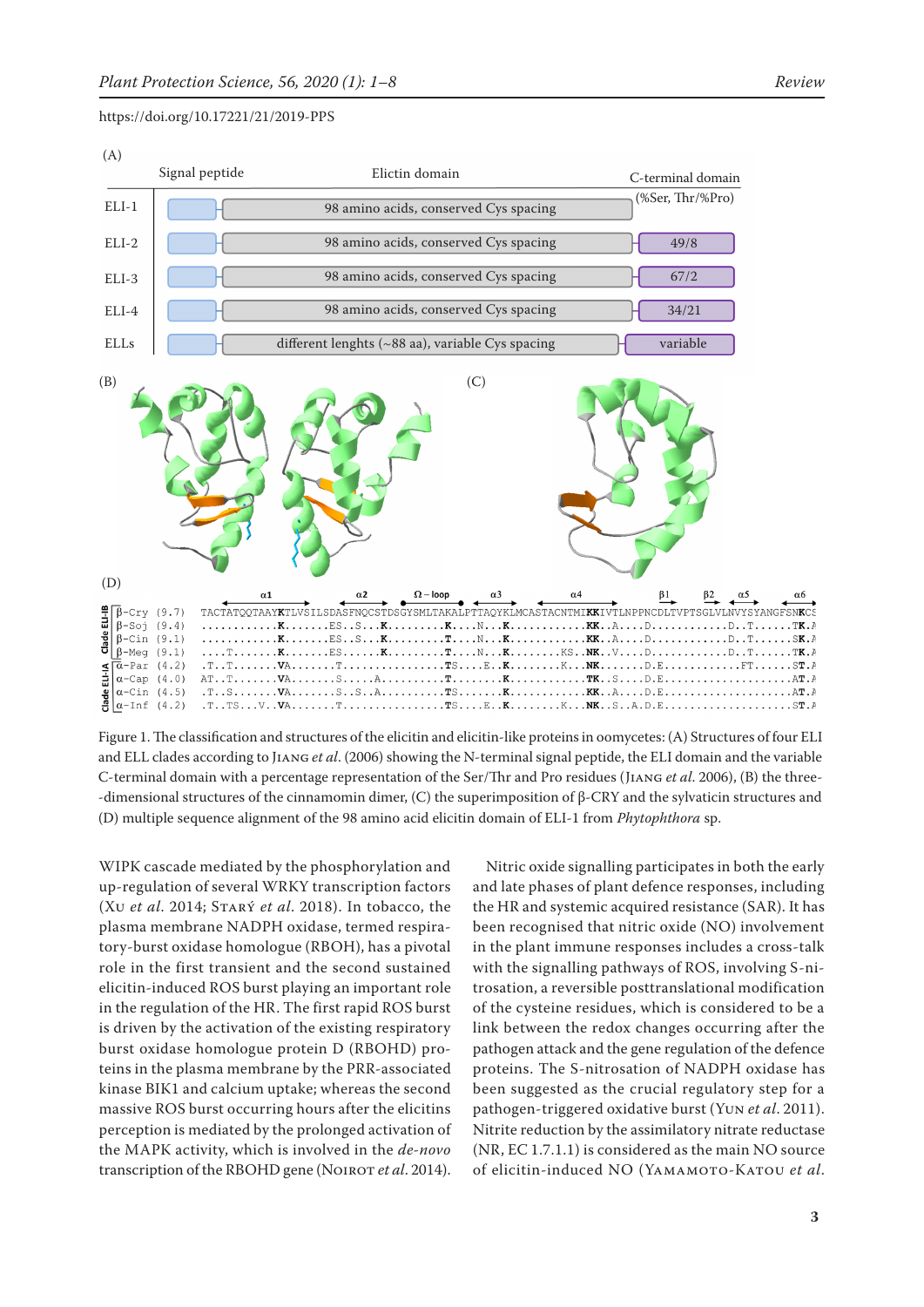

Figure 2. The signalling pathways activated by the oomycetes and elicitins with the highlighted early and late ROS bursts

 $c$ ADPR – cyclic ADP ribose; E – effector; IP<sub>2</sub> – inositol trisphosphate; NO – nitric oxide; PK – protein kinase; RBOHA/B – respiratory burst oxidase homolog protein A/B; ROS – reactive oxygen species; SOD – superoxide dismutase; SIPK – salicylic acid-induced protein kinase; WIPK – wound-induced protein kinase; ELR – elicitin-response receptor; Fi. – fluidity increase; Oli. – order level increase; Dep. – depolarization

2006). NO production following β-CRY recognition is partly affected by the ROS, whereas NO regulates the intracellular levels of  $H_2O_2$ . Besides that, the rapid formation of peroxynitrite, the product of the reaction between NO and the superoxide radical, occurs in the elicited cells and is likely involved in the regulation of the plant responses to the elicitins (Kulik *et al*. 2015).

Elicitation also leads to changes in the intracellular trafficking. The β-CRY elicitin causes decreased levels of dynamins, proteins involved in cell trafficking, and increased levels of a specific 14-3-3 protein (Stanislas *et al*. 2009). This study proposed that plant micro-domains, similar to the lipid rafts present in animal cells, are involved in the early signalling steps during the elicitation. Moreover, the effects of the elicitins on the cellular trafficking during the plant defence responses, including clathrin-mediated endocytosis, were also described (CHAPARRO-GARCIA *et al*. 2015). These processes ultimately lead to the up-regulation of the defence-related genes and to the establishment of the SAR against a wide spectrum of phytopathogens (Kamoun *et al*. 1993).

*Plant responses to elicitins.* Nowadays, recognised elicitin-responsive plant species include tomato, po-

# https://doi.org/10.17221/21/2019-PPS

tato and pepper (*Solanaceae*), grapevine (*Vitaceae*), citrus (*Rutaceae*) and some radish and turnip cultivars (*Brassicaceae*) (Vleeshouwers *et al*. 2006; Kamoun *et al*. 1997; Dalio *et al*. 2017; Akino *et al*. 2014). However, elicitins induce HR cell death exclusively in plants of the *Nicotiana* genus and some *Solanum* spp. but not in other *Solanaceae* (PONCHET *et al.* 1999; Vleeshouwers *et al*. 2006). It seems obvious that the SAR induced by elicitins is derived from their presence mediated by the systemic movement across the plants (Devergne *et al*. 1992; Keller *et al*. 1996; Uhlíková *et al*. 2016). Initially, activation of the SAmediated signalling pathway was considered the major signalling event in the elicitin-treated plants leading to induction of the SR, which can protect the host plant against the subsequent pathogen attacks (Ricci *et al*. 1989; Kamoun *et al*. 1993; Yu 1995; Keller *et al*. 1996). However, the treatment of different tomato genotypes with the INF1 (*P. infestans*) and β-CRY (*P. cryptogea*) elicitins or with elicitin-like proteins of the non-pathogenic organism *Pythium oligandrum* OLI and POD-1/POD-2 activates the jasmonic acid (JA) – and ethylene (ET) – mediated expression of the pathogenesis-related proteins. The elicitin treatment also induced a plant resistance against bacterial wilt disease, powdery mildew and *Phytophthora parasitica Dastur, but not P. infestans* (PICARD *et al*. 2000; Benhamou *et al*. 2001; Kawamura *et al*. 2009; Satková *et al*. 2017; Starý *et al*. 2018). In summary, these findings suggest largely different signalling pathways in response to the elicitins across the plant taxa and probably reveal that other receptors, besides the recently described ELR in the potato, are involved in the elicitin perception in other plant species.

*Features determining the ability to induce plant response*. Elicitins were previously reported as a class of sterol carrier proteins and as small proteins able to cross the cell wall and transport sterols and fatty acids. This sterol-transporting ability has been generally considered as their primary function as the *Phytophthora* and *Pythium* species are not able to synthesise the sterols necessary for their life cycle and are completely reliant on external sterol sources (HENDRIX 1970). After the sterol binds into the elicitin cavity, a shift in the ω-loop conformation of β-CRY is observed (Boissy *et al*. 1999), which has been proposed to play a substantial role in the elicitin-inducted plant resistance (Osman *et al*. 2001). Nevertheless, construction of elicitin mutants impaired in the sterol binding showed that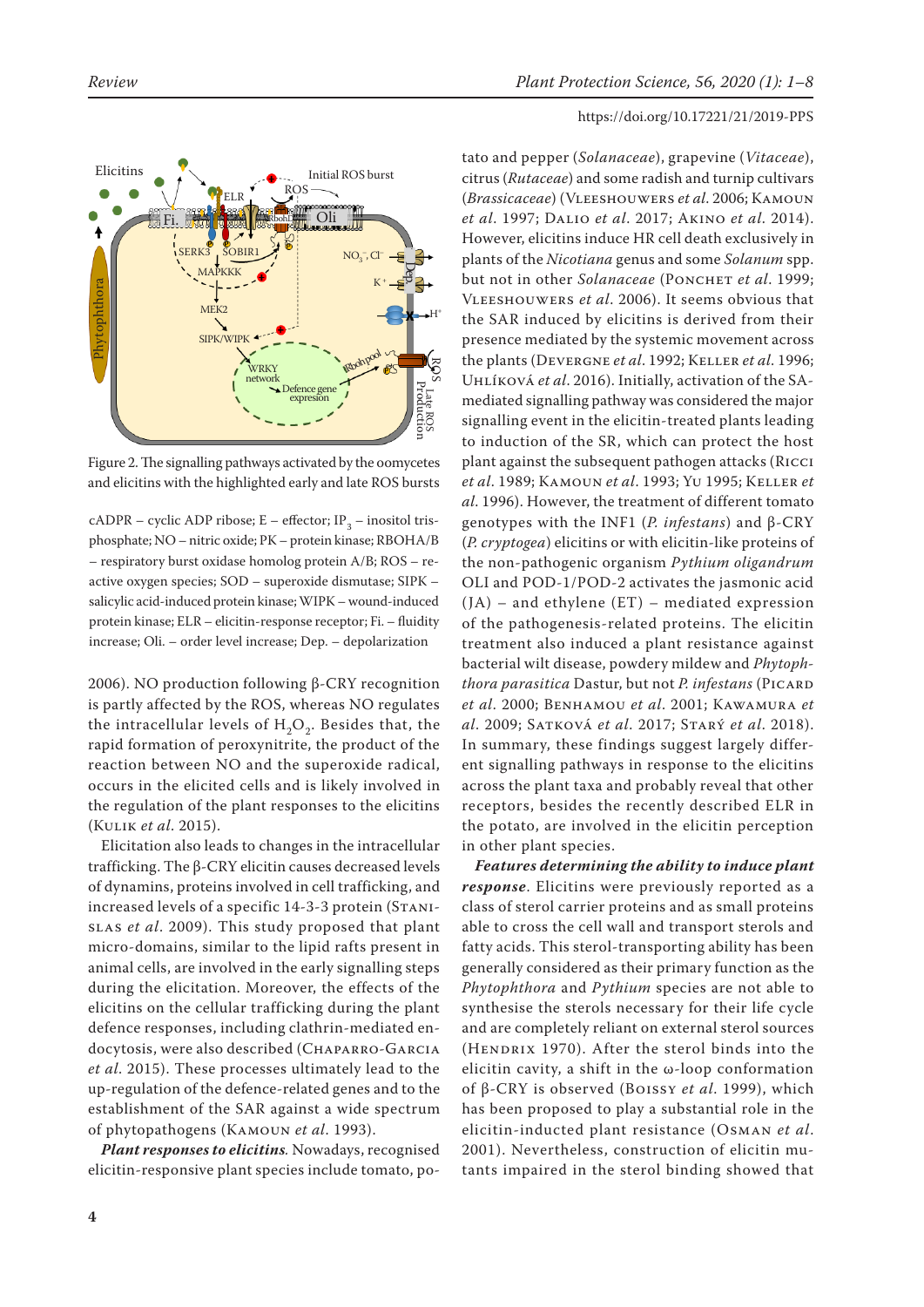this is not the crucial factor determining the defence elicitation capabilities of elicitins. Rather, the sterol binding enhances the fluidity of the plant plasma membrane, which seems to be another key point in the early signalling steps and induced ROS production (Dokládal *et al*. 2012; Sandor *et al*. 2016).

In recent studies, the important role of the individual amino acid residues responsible for the global charge of elicitins on the ability to induce HR-cell death and the SAR has been suggested. A specific role in the HR-inducing capacity was repeatedly demonstrated for the residue in the position 13 of the elicitin domain (O'Donohue *et al*. 1995; Plešková *et al*. 2011). The neutral amino acid valine is found in this position in the acidic α-elicitins, which require micro-molar concentrations to induce the necrosis in tobacco leaves or tobacco cells. In comparison, basic β-elicitins with the amino acid lysine in this position already induce strong necrosis at nano-molar concentrations (Figure 1). Moreover, a mutation of lysine 13 for valine in β-CRY was found to change its behaviour as a basic elicitin to an acidic one (Plešková *et al*. 2011). Uhlíková *et al*. (2016) systematically replaced other lysine residues of β-CRY by threonine and also described the important role for residue lysine 39 involved in the induction of the necrosis and plant resistance (Figure 1). Principally, this study uncovered that the biological activity of elicitins, in terms of the SAR induction, results from a combination of several factors including the overall surface charge, the presence of specific lysine residues or the capacity to interact with other endogenous plant partners. Interestingly, plant lipid transfer proteins, sharing certain structural and functional similarities with elicitins, have been suggested as their potential interacting partners, the endogenous (Blein *et al*. 2002), when recently nsLTP1-elicitin (nonspecific lipid transfer proteins) complex formation curves were measured by QCM driven by a counter UZ 2400 (Grundig, Germany) (Uhlíková *et al*. 2016).

Early studies also proposed that the formation of elicitin homodimers might be a crucial point of the biological activity of elicitins (PONCHET *et al.*) 1999). Recently, Uhlíková *et al*. (2016) brought new evidence supporting this hypothesis by the characterisation of the kinetic parameters of the elicitin homodimer formation and the demonstration of the key role of the specific lysine residues for the dimer formation and the SAR induction of SAR in distal plant leaves. Nevertheless, the exact role of the dimer formation in the biological activity of elicitins remains to be elucidated upon.

## **CONCLUSIONS**

Elicitins and their effects on plant immunity have been extensively studied since their discovery in 1980s; however multiple components involved in their perception and signal transduction within the plant cells still have not been completely characterised. Studies of plant response to elicitins established an excellent model system of plant–pathogen interactions to uncover the signalling pathways, which may lead to the establishment of host resistance. Currently, the elicitin research is focused on the identification and characterisation of the cell surface receptors responsible for the elicitin recognition (CHAPARRO-GARCIA *et al*. 2011; Du *et al*. 2015; Peng *et al*. 2015) and on the characterization of the molecular mechanisms of the plant responses to the elicitins (Jiang *et al*. 2006). Recent studies have been focused on the detailed characterisation of the molecular mechanisms involved in the priming of the plant defences. Chromatin modifications were proposed to affect the priming of the defence genes through faster and stronger transcription, represented by the reported involvement of histone deacetylases as negative regulators of the elicitor-induced cell death in tobacco (Bourque *et al*. 2011). Besides this, the utilisation of elicitins to achieve an increased resistance in agricultural crops against a wide spectrum of microbial pathogens is being explored (Du *et al*. 2015; Ouyang *et al*. 2015).

#### **References**

- Akino S., Takemoto D., Hosaka K. (2014): *Phytophthora infestans*: A review of past and current studies on potato late blight. Journal of General Plant Pathology, 80: 24–37.
- Attard A., Gourgues M., Galiana E., Panabières F., Ponchet M., Keller H. (2008): Strategies of attack and defense in plant-oomycete interactions, accentuated for *Phytophthora parasitica* Dastur (syn. *P. nicotianae* Breda de Haan). Journal of Plant Physiology, 165: 83–94.
- Benhamou N., Bélanger R.R., Rey P., Tirilly Y. (2001): Oligandrin, the elicitin-like protein produced by the mycoparasite *Pythium oligandrum*, induces systemic resistance to *Fusarium* crown and root rot in tomato plants. Plant Physiology and Biochemistry, 39: 681–696.
- Blein J.P., Coutos-Thévenot P., Marion D., Ponchet M. (2002): From elicitins to lipid-transfer proteins: A new insight in cell signalling involved in plant defence mechanisms. Trends in Plant Science, 7: 293–296.
- Boissy G., De La Fortelle E., Kahn R., Huet J.C., Bricogne G., Pernollet J.C., Brunie S. (1996): Crystal structure of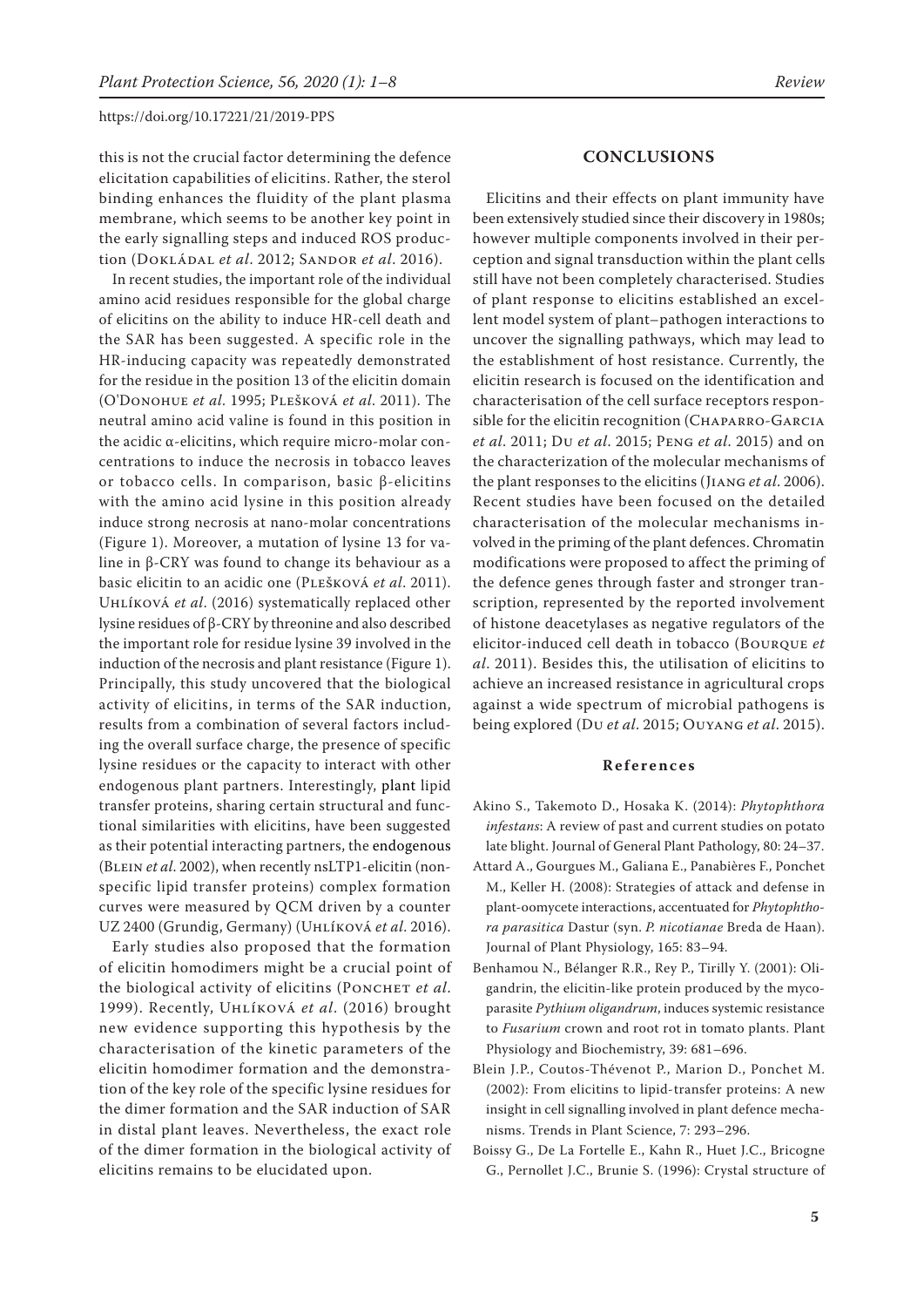a fungal elicitor secreted by *Phytophthora cryptogea*, a member of a novel class of plant necrotic proteins. Structure, 4: 1429–1439.

- Boissy G., O'Donohue M., Gaudemer O., Perez V., Pernollet J.C., Brunie S. (1999): The 2.1 A structure of an elicitinergosterol complex: a recent addition to the Sterol Carrier Protein family. Protein Science, 8: 1191–1199.
- Bourque S., Dutartre A., Hammoudi V., Blanc S., Dahan J., Jeandroz S., Pichereaux C., Rossignol M., Wendehenne D. (2011): Type-2 histone deacetylases as new regulators of elicitor-induced cell death in plants. New Phytologist, 192: 127–139.
- Chaparro-Garcia A., Wilkinson R.C., Gimenez-Ibanez S., Findlay K., Coffey M.D., Zipfel C., Rathjen J.P., Kamoun S., Schornack S. (2011): The receptor-like kinase SERK3/ BAK1 is required for basal resistance against the late blight pathogen *Phytophthora infestans* in *Nicotiana benthamiana*. PLoS ONE, 6(1): e16608. doi: 10.1371/ journal.pone.0016608
- Chaparro-Garcia A., Schwizer S., Sklenar J., Yoshida K., Petre B., Bos J.I.B., Schornack S., Jones A.M.E., Bozkurt T.O., Kamoun S. (2015): *Phytophthora infestans* RXLR-WY effector AVR3a associates with dynamin-related protein 2 required for endocytosis of the plant pattern recognition receptor FLS2. PLoS ONE: 10(9): e0137071. doi: 10.1371/journal.pone.0137071
- Colas V., Conrod S., Venard P., Keller H., Ricci P., Panabieres F. (2001): Elicitin genes expressed *in vitro* by certain tobacco isolates of *Phytophthora parasitica* are down regulated during compatible interactions. Molecular Plant-Microbe Interactions, 14: 326–335.
- Dalio R.J.D., Magãlhaes D.M., Rodrigues C.M., Arena G.D., Oliveira T.S., Souza-Neto R.R., Picchi S.C., Martins P.M.M., Santos P.J.C., Maximo H.J., Pacheco I., De Souza A., Machado M. (2017): PAMPs, PRRs, effectors and R-genes associated with citrus-pathogen interactions. Annals of Botany, 119: 749–774.
- Derevnina L., Dagdas Y.F., De la Concepcion J.C., Bialas A., Kellner R., Petre B., Domazakis E., Du J., Wu C.H., Lin X., Aguilera-Galvez C., Cruz-Mireles N., Vleeshouwers V.G.A.A, Kamoun S. (2016): Nine things to know about elicitins. New Phytologist, 212: 888–895.
- Devergne J.-C., Bonnet P., Panabières F., Blein J.-P., Ricci P. (1992): Migration of the fungal protein cryptogein within tobacco plants. Plant Physiology, 99: 843–847.
- Dokládal L., Obořil M., Stejskal K., Zdráhal Z., Ptáčková N., Chaloupková R., Damborský J., Kašparovský T., Jeandroz S., Žďárská M., Lochman J. (2012): Physiological and proteomic approaches to evaluate the role of sterol binding in elicitin-induced resistance. Journal of Experimental Botany, 63: 2203–2215.
- Domazakis E., Wouters D., Visser R.G.F., Kamoun S., Joosten M.H.A.J., Vleeshouwers V.G.A.A. (2018): The ELR-SO-BIR1 complex functions as a two-component receptor-like kinase to mount defense against *Phytophthora infestans*. Molecular Plant-Microbe Interactions, 31: 795–802.
- Du J., Verzaux E., Chaparro-Garcia A., Bijsterbosch G., Keizer L.C., Zhou J., Liebrand T.W., Xie C., Govers F., Robatzek S. (2015): Elicitin recognition confers enhanced resistance to *Phytophthora infestans* in potato. Nature Plants, 1: 15034. doi: 10.1038/nplants.2015.34
- Fefeu S., Bouaziz S., Huet J.C., Pernollet J.C., Guittet E. (1997): Three-dimensional solution structure of beta cryptogein, a beta elicitin secreted by a phytopathogenic fungus *Phytophthora cryptogea*. Protein Science: A Publication of the Protein Society, 6: 2279–2284.
- Gooley P.R., Keniry M.A., Dimitrov R.A., Marsh D.E., Keizer D.W., Gayler K.R., Grant B.R. (1998): The NMR solution structure and characterization of pH dependent chemical shifts of the beta-elicitin, cryptogein. Journal of Biomolecular NMR, 12: 523–534.
- Heese A., Hann D.R., Gimenez-Ibanez S., Jones A.M.E., He K., Li J., Schroeder J.I., Peck S.C., Rathjen J.P. (2007): The receptor-like kinase SERK3/BAK1 is a central regulator of innate immunity in plants. Proceedings of the National Academy of Sciences, 104: 12217–12222.
- Hendrix J.W. (1970): Sterols in growth and reproduction of fungi. Annual Review of Phytopathology, 8: 111–130.
- Jiang R.H.Y., Tyler B.M., Whisson S.C., Hardham A.R., Govers F. (2006): Ancient origin of elicitin gene clusters in *Phytophthora* genomes. Molecular Biology and Evolution, 23: 338–351.

Jones J.D.G., Dangl J.L. (2006): The plant immune system. Nature, 444: 323–329.

- Kamoun S., Young M., Glasscock C., Tyler B.M. (1993): Extracellular protein elicitors from *Phytophthora*: Host-specificity and induction of resistance to bacterial and fungal phytopathogens. Molecular Plant-Microbe Interactions, 6: 15–25.
- Kamoun S., van West P., de Jong A.J., de Groot K.E., Vleeshouwers V.G.A.A., Govers, F. (1997): A gene encoding a protein elicitor of *Phytophthora infestans* is downregulated during infection of potato. Molecular Plant-Microbe Interactions, 10: 13–20.
- Kawamura Y., Hase S., Takenaka S., Kanayama Y., Yoshioka H., Kamoun S., Takahashi H. (2009): INF1 elicitin activates jasmonic acid- and ethylene-mediated signalling pathways and induces resistance to bacterial wilt disease in tomato. Journal of Phytopathology, 157: 287–297.
- Keller H., Bonnet P., Galiana E., Pruvot L., Friedrich L., Ryals J., Ricci P. (1996): Salicylic acid mediates elicitin-induced systemic acquired resistance, but not necrosis in tobacco. Molecular Plant-Microbe Interactions, 9: 696–703.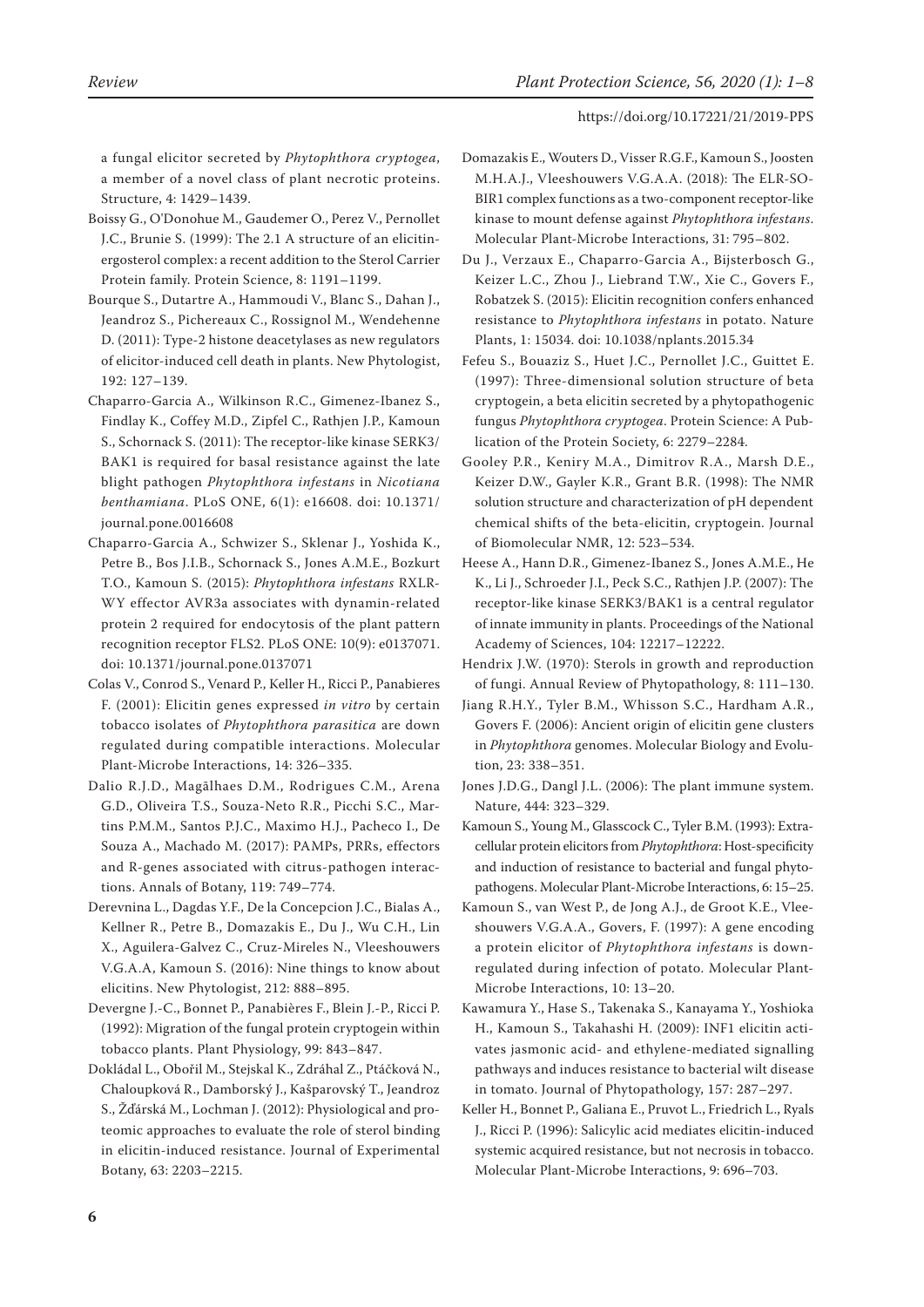- Kulik A., Noirot E., Grandperret V., Bourque S., Fromentin J., Salloignon P., Truntzer C., Dobrowolska G., Simon-Plas F., Wendehenne D. (2015): Interplays between nitric oxide and reactive oxygen species in cryptogein signalling. Plant, Cell and Environment, 38: 331–348.
- Lecourieux-Ouaked F., Pugin A., Lebrun-Garcia A. (2000): Phosphoproteins involved in the signal transduction of cryptogein, an elicitor of defense reactions in tobacco. Molecular Plant-Microbe Interactions, 13: 821–829.
- Mikeš V., Milat M-L., Ponchet M., Ricci P., Blein J-P. (1997) The fungal elicitor cryptogein is a sterol carrier protein. FEBS Letters, 416: 190–192
- Noirot E., Der C., Lherminier J., Robert F., Moricová P., Kiêu K., Leborgne-Castel N., Simon-Plas F., Bouhidel K. (2014): Dynamic changes in the subcellular distribution of the tobacco ROS-producing enzyme RBOHD in response to the oomycete elicitor cryptogein. Journal of Experimental Botany, 65: 5011–5022.
- O'Donohue M.J., Gousseau H., Huet J.C., Tepfer D., Pernollet J.C. (1995): Chemical synthesis, expression and mutagenesis of a gene encoding β-cryptogein, an elicitin produced by *Phytophthora cryptogea*. Plant Molecular Biology, 27: 577–586.
- Osman H., Vauthrin S., Mikeš V., Milat M.L., Panabières F., Marais A., Brunie S., Maume B., Ponchet M., Blein J.P. (2001): Mediation of elicitin activity on tobacco is assumed by elicitin-sterol complexes. Molecular Biology of the Cell, 12: 2825–2834.
- Ouyang Z., Li X., Huang L., Hong Y., Zhang Y., Zhang H., Li D., Song F. (2015): Elicitin-like proteins Oli-D1 and Oli-D2 from *Pythium oligandrum* trigger hypersensitive response in *Nicotiana benthamiana* and induce resistance against *Botrytis cinerea* in tomato. Molecular Plant Pathology, 16: 238–250.
- Panabières F., Birch P.R.J., Unkles S.E., Ponchet M., Lacourt I., Venard P., Keller H., Allasia V., Ricci P., Duncan J.M. (1997): Heterologous expression of a basic elicitin from *Phytophthora cryptogea* in *Phytophthora infestans* increases its ability to cause leaf necrosis in tobacco. Microbiology, 144: 3343–3349.
- Peng K., Wang C., Wu C., Huang C., Liou R.-F. (2015): Tomato SOBIR1/EVR homologs are involved in elicitin perception and plant defense against the oomycete pathogen *Phytophthora parasitica*. Molecular Plant Microbe Interactions, 28: 913–926.
- Picard K., Ponchet M., Blein J.-P.P., Rey P., Tirilly Y., Benhamou N. (2000). Oligandrin. A proteinaceous molecule produced by the mycoparasite *Pythium oligandrum* induces resistance to *Phytophthora parasitica* infection in tomato plants. Plant Physiology, 124: 379–395.
- Plešková V., Kašparovský T., Obořil M., Ptáčková N., Chaloupková R., Ladislav D., Damborský J., Lochman

J. (2011): Elicitin-membrane interaction is driven by a positive charge on the protein surface: Role of Lys13 residue in lipids loading and resistance induction. Plant Physiology and Biochemistry, 49: 321–328.

- Ponchet M., Panabières F., Milat M.L., Mikeš V., Montillet J.L., Suty L., Triantaphylides C., Tirilly Y., Blein J.P. (1999): Are elicitins cryptograms in plant-oomycete communications? Cellular and Molecular Life Sciences, 56: 1020–1047.
- Pugin A., Frachisse J.M., Tavernier E., Bligny R., Gout E., Douce R., Guern J. (1997): Early events induced by the elicitor cryptogein in tobacco cells: Involvement of a plasma membrane NADPH oxidase and activation of glycolysis and the pentose phosphate pathway. The Plant Cell, 9: 2077–2091.
- Ricci P., Bonnet P., Huet J.-C., Sallantin M., Beuvais-Cante F., Bruneteau M., Billard V., Michel G., Pernollet J.-C. (1989): Structure and activity of proteins from pathogenic fungi *Phytophthora* eliciting necrosis and acquired resistance in tobacco. European Journal of Biochemistry, 183: 555–563.
- Sandor R., Der C., Grosjean K., Anca I., Noirot E., Leborgne-Castel N., Lochman J., Simon-Plas F., Gerbeau-Pissot P. (2016): Plasma membrane order and fluidity are diversely triggered by elicitors of plant defence. Journal of Experimental Botany, 67: 5173–5185.
- Satková P., Starý T., Plešková V., Zapletalová M., Kašparovský T., Činčalová-Kubienová L., Luhová L., Mieslerová B., Mikulík J., Lochman, J., Petřivalský M. (2017): Diverse responses of wild and cultivated tomato to BABA, oligandrin and *Oidium neolycopersici* infection. Annals of Botany, 119: 829–840.
- Stanislas T., Bouyssie D., Rossignol M., Vesa S., Fromentin J., Morel J., Pichereaux C., Monsarrat B., Simon-Plas F. (2009): Quantitative proteomics reveals a dynamic association of proteins to detergent-resistant membranes upon elicitor signaling in tobacco. Molecular & Cellular Proteomics, 8: 2186–2198.
- Starý T., Satková P., Piterková J., Mieslerová B., Luhová L., Mikulík J., Kašparovský T., Petřivalský M., Lochman J. (2018): The elicitin β-cryptogein's activity in tomato is mediated by jasmonic acid and ethylene signalling pathways independently of elicitin–sterol interactions. Planta, 249: 739–749.
- Takenaka S., Nakamura Y., Kono T., Sekiguchi H., Masunaka A., Takahashi H. (2006): Novel elicitin-like proteins isolated from the cell wall of the biocontrol agent *Pythium oligandrum* induce defence-related genes in sugar beet. Molecular Plant Pathology, 7: 325–339.
- Uhlíková H., Obořil M., Klempová J., Šedo O., Zdráhal Z., Kašparovský T., Skládal P., Lochman J. (2016): Elicitininduced distal systemic resistance in plants is mediated